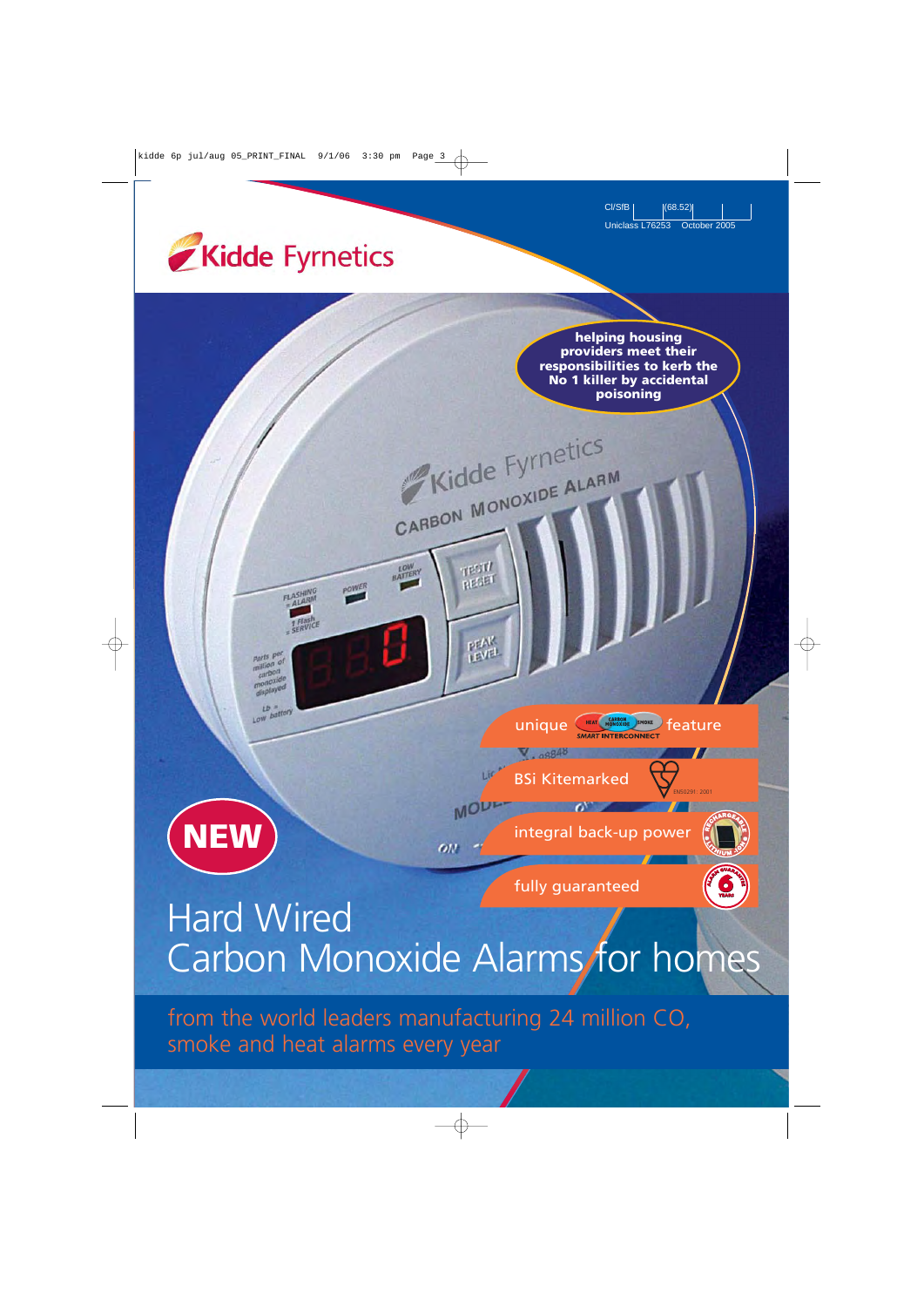









# ))Kidde Fyrnetics

Kidde Fyrnetics manufactures 24 million CO, smoke and heat alarms every year and has unrivalled expertise and commitment to ongoing research and development – with the resources to match as part of the \$37 billion United Technologies (UTC) group. Our alarms are all Kitemarked and made in our ISO 9001 and 14001 certified factories. We have unrivalled expertise in CO detection, particularly in the USA where this problem has now been addressed by legislation.

The launch of our new range of hardwired carbon monoxide alarms specifically for the UK market follows extensive development and testing. The range consists of two models: 423/9HIR and the digital alarm 423D/9HIR.







# )) New feature-packed<br>Hard-wired CO alarms

#### Features of both models:

Our new range of hard-wired CO alarms consists of two models: 423/9HIR and the digital alarm 423D/9HIR. Both share an extensive range of features including:

- ))) mains powered with sealed-in, rechargeable lithium cells for back-up preventing tenant access
- ))) electrochemical sensor sampling air every 15 seconds – safer than others sampling every 60 seconds
- ))) unique Smart Interconnect allowing Kidde Fyrnetics hard-wired smoke, heat or CO alarms to be linked on one wiring network
- ))) neat circular design can be ceiling or wall mounted
- ))) product life of 7 years from initial power up and full guarantee for 6 years
- ))) quickly connects with snap-on harness and unit locks in place by default
- ))) easy to use test/reset buttons
- ))) separate easy to follow user and installer manuals included and also available on our website

#### Extra features of the 423D/9HIR model:

- ))) digital display showing the parts per million (ppm) when CO is detected, calculating the ppm and length of exposure time
- ))) peak recall feature can be used to call up the highest level (above 30 ppm) recorded since the button was last pressed
- ))) memory recall feature enables users to verify if there has been a CO incident in their absence which had ceased before their return
- ))) display indicates "Fire" if triggered by interconnected smoke/heat alarm, or"CO" if triggered by interconnected CO alarm

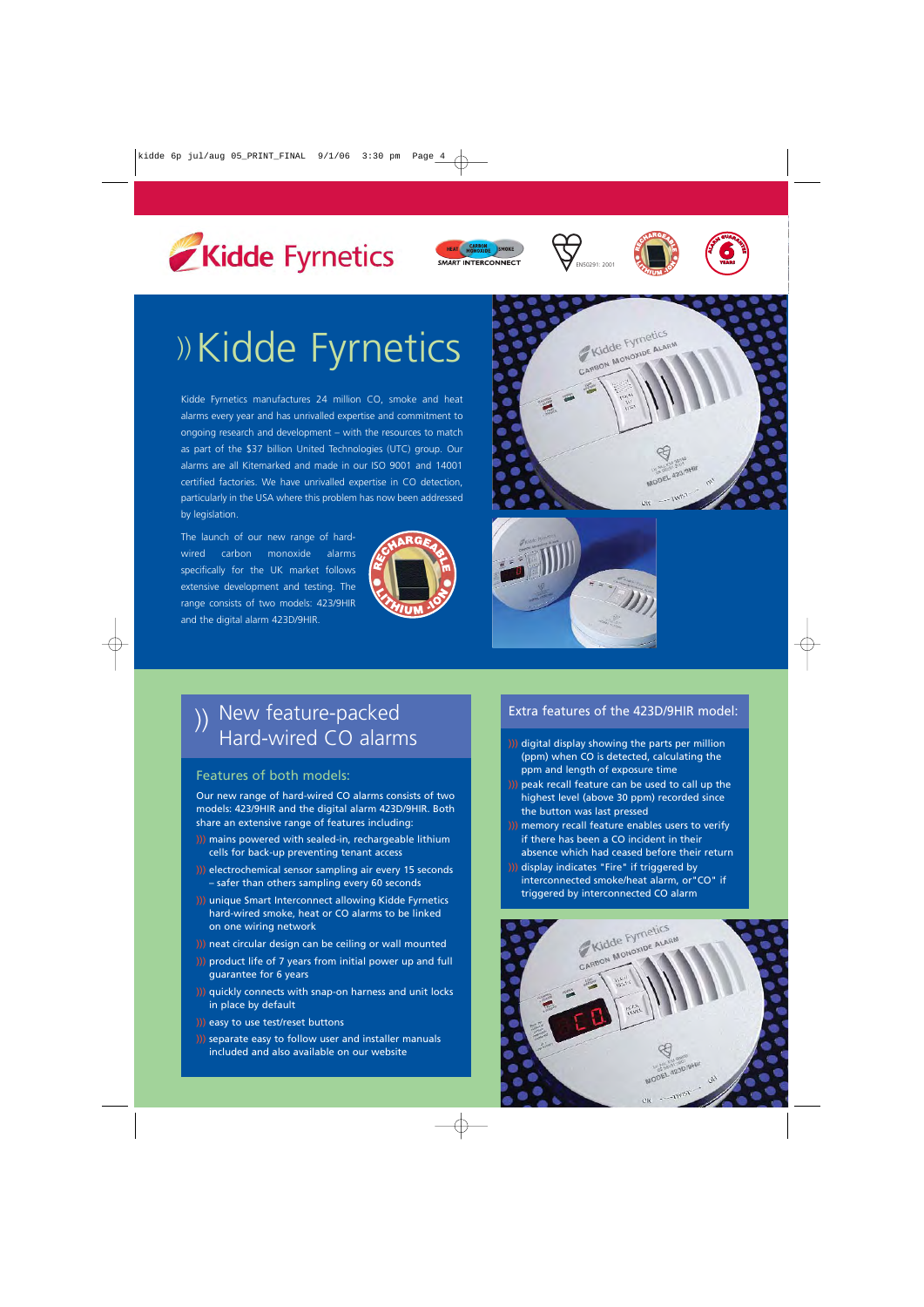

# CO and human health

(CO) poisoning causes an estimated 50 deaths and 200 serious higher fatality and injury levels and all these figures reflect just diagnosed by doctors and often not recognised by coroners, as it simulates other conditions.

CO is odourless and colourless. It bonds with haemoglobin in the blood to gradually replace essential oxygen, preventing the uptake of oxygen into the blood, resulting in headaches, nausea, unconsciousness – and finally death. While exposure to high concentrations leads to collapse, long-term exposure to food poisoning. As the chart shows, lower level exposure over a longer period can prove fatal just as higher level, short-term permanently unwell and disabled through neurological damage.

### CO alarms – standards

Standard BS EN 50291:2001 – a much tougher standard

This incorporates aspects of the US standard UL2034 and



#### Effects of CO concentration over time demonstrating why CO alarms need to monitor both concentration and duration



| .<br>35% | $\sim$<br>vomiting | .<br>10% | none |
|----------|--------------------|----------|------|
| 30%      | drowsiness         | 5%       | none |
|          |                    |          |      |

### siting CO alarms

dwelling layout. It is essential that carbon monoxide reaches the

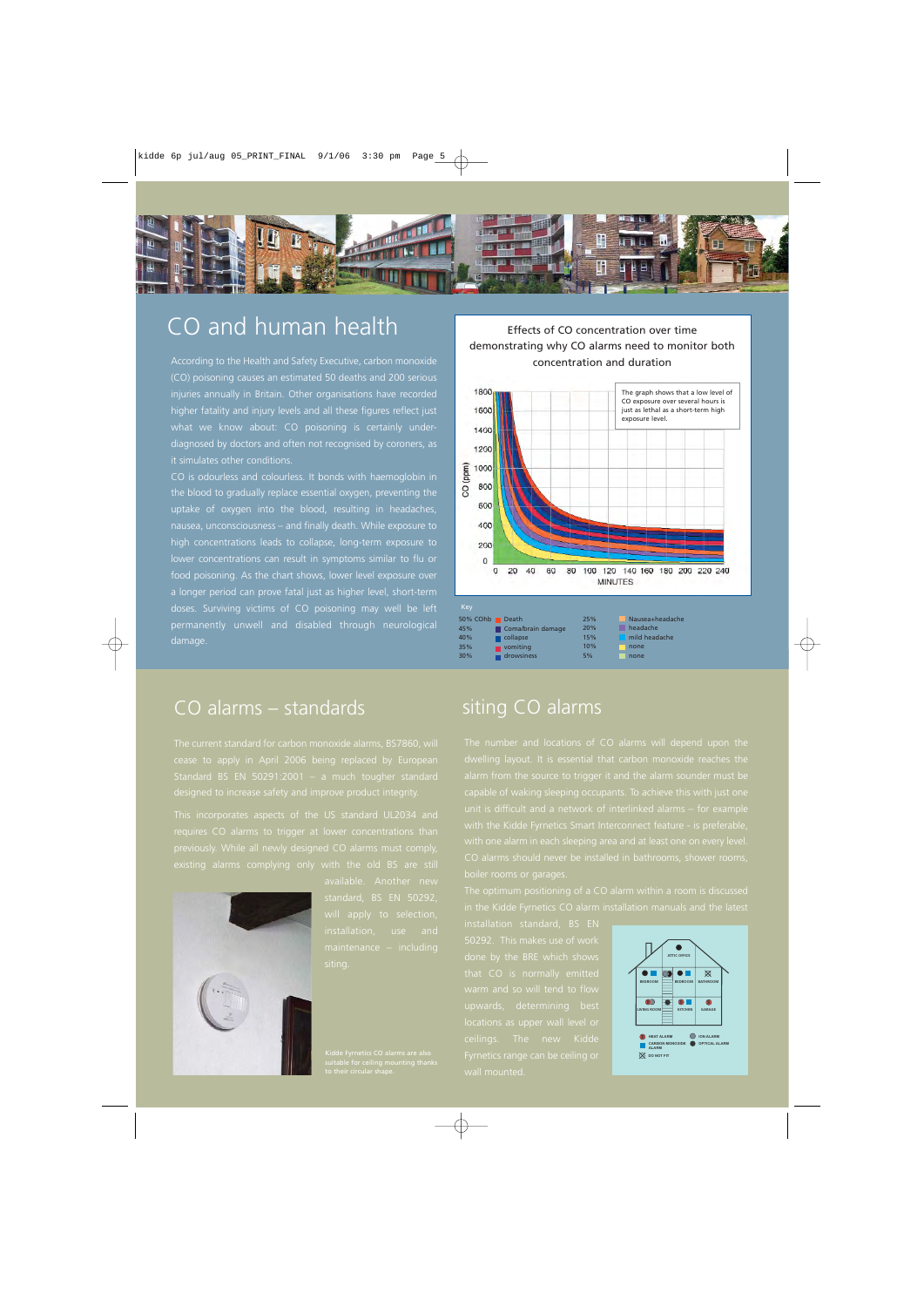







# )) SMART INTERCONNECT

Domestic alarms fulfil two essential functions: sensing carbon monoxide or a fire incident, then alerting occupants to danger with a loud sounder and other indicators. The unique Smart Interconnect feature enables a number of Kidde Fyrnetics hard-wired CO, smoke or heat alarms to be interconnected within a home. When a smoke/heat alarm is triggered by a fire all the interconnected alarms (including CO alarms) activate to alert occupants of danger, giving whole property protection. When a CO alarm is triggered by carbon monoxide, all the interconnected CO alarms activate. The new hard wired CO alarms have different, distinct alarm sounder patterns for carbon monoxide and fire - supported by different digital display messages on the 423D/9HIR model.



| Models $-$<br>BS Kitemarked to BS EN 50291: 2001 | 423/9HIR and 423D/9HIR                                                                    |
|--------------------------------------------------|-------------------------------------------------------------------------------------------|
| CO Sensor-                                       | Electrochemical                                                                           |
| Electrical rating -                              | 230V AC; 50Hz; 30mA max per alarm                                                         |
| $Back-up -$                                      | 8.2V                                                                                      |
| Audio Alarm -                                    | 85 dB at 3m                                                                               |
| Temperature Range -                              | $4^{\circ}$ C to 38 <sup>o</sup> C                                                        |
| Humidity Range -                                 | 5% to 95% RH                                                                              |
| Wiring $-$                                       | in accordance with the latest IEE<br>Regulations, BS7671, via a supplied<br>cable harness |
| Dimensions-                                      | base diameter 144mm; alarm                                                                |
|                                                  | diameter 147mm; depth 42mm                                                                |
| Weight -                                         | 350g                                                                                      |
| Guarantee -                                      | 6-years                                                                                   |
| Replacement-                                     | 7 years after commissioning                                                               |

The SMK23 Surface Pattress can be used if necessary.

#### activation times related to CO levels

| <b>CO</b> Concentration<br>Parts per million (ppm): (mins): | <b>Activation time</b> |
|-------------------------------------------------------------|------------------------|
| $<$ 30 ppm                                                  | no alarm               |
| 70 ppm                                                      | 60-240 mins            |
| $150$ ppm                                                   | 10-50 mins             |
| 400ppm                                                      | 4-15 mins              |
|                                                             |                        |



# Suggested Specification clauses

The alarm to be BS Kitemarked to BS EN 50291:2000.

The alarm to be capable of interconnection to other Kidde hard wired compatible smoke, heat and CO alarm units, and have a sealed-in rechargeable lithium supply. The alarm to be capable of wall or ceiling mounting, using a surface mount pattress {Kidde part SMK23} or in new build, a dry lining box.

The alarm shall utilise a piezo horn that is rated at 85 decibels at 3m and shall have reset & test button.

The alarm shall incorporate 3 LED's: a green LED will be steady on when AC power is present and will flash every 7 seconds when in the battery only mode; a red LED will flash in unison with the sounder pattern for either a smoke or CO incident, flash once every 30 seconds if the alarm needs service or be steady on if the alarm is in error mode; an amber LED will illuminate if that unit is the originating alarm in a CO incident.

The alarm shall indicate a low battery warning by issuing a brief alarm chirp and the red LED will then flash approximately every 15 seconds.

When the alarm detects carbon monoxide, the alarm pattern will be four (4) short beeps – followed by five (5) seconds of silence – followed by four (4) short beeps.

The unit shall include a peak level memory feature that will store the peak CO level sensed since the alarm was last reset. The peak CO level stored in the unit's memory shall be displayed (in ppm) on the digital display by pressing the appropriate button on the unit.

The alarm shall incorporate the "Smart Interconnect" feature that allows it to respond to a smoke/heat incident when interconnected with Smoke or Heat alarms. During a smoke/heat incident, the alarm will sound in the required, repetitive manner of a smoke alarm – three (3) beeps, a pause, three (3) beeps, a pause.

The digital display will also scroll the word "FirE" across the display.

The whole alarm shall be guaranteed for 6 years.

The alarm will be shipped in a sealed polythene sleeve within its outer packaging, to prevent any contamination during transportation, and shall include separate User & Installer manuals.

The alarm shall be installed in accordance with the manufacturers instructions, BS EN 50292, Part P of the Building Regulations and the latest IEE Regulations i.e. 16th edition [BS7671].

NOTE: Highlighted text applies to the digital 423D/9HIR model only.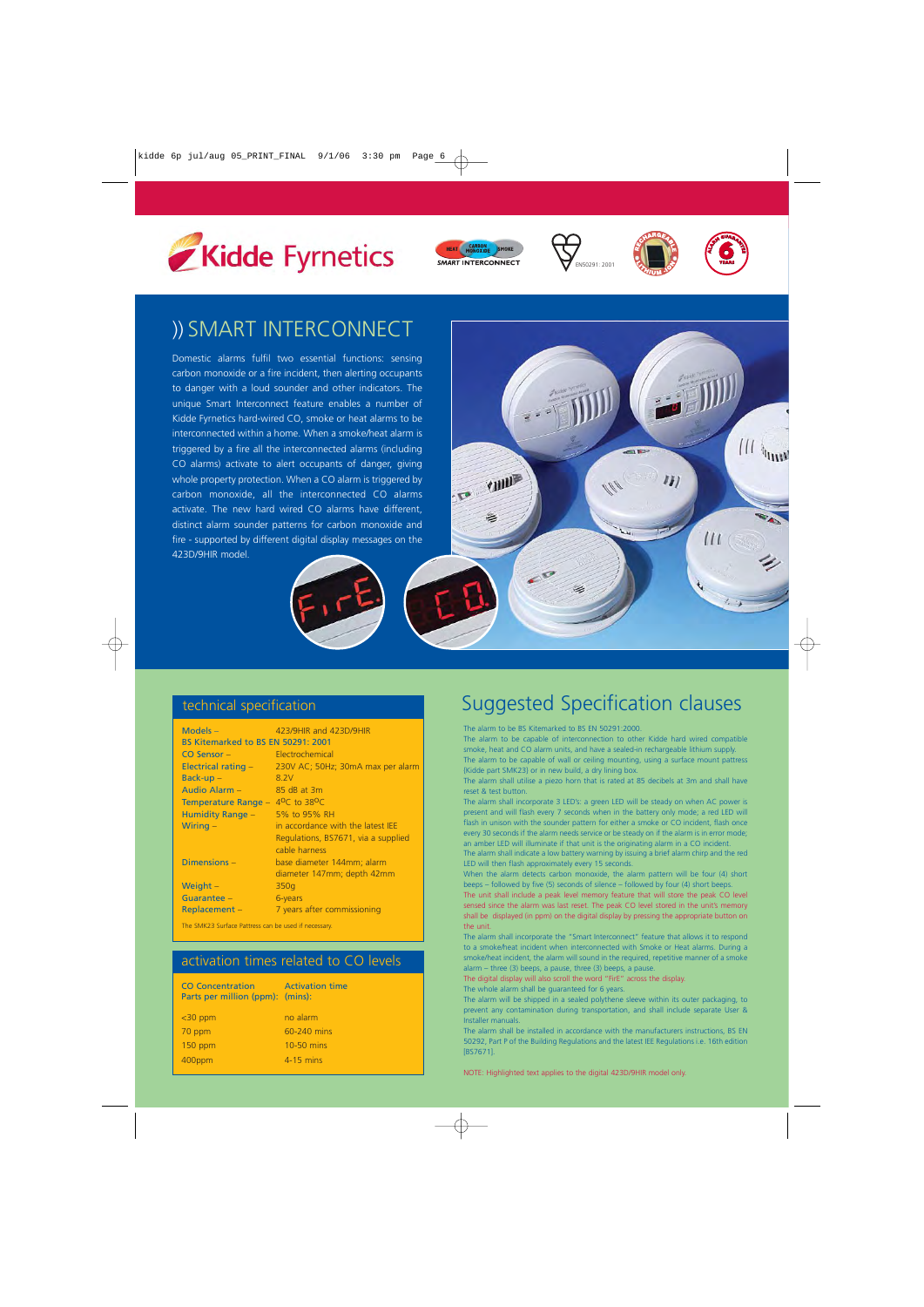

# recognised sources of



# the wider risk from CO

CO in the home The main difficulty with CO is that the dangers are often far from obvious.<br>Shared flues can cause unexpected problems and there have been instances

susceptible properties

# the case for CO alarms

While nothing can replace an effective heating maintenance programme, the case for CO alarms is compelling. In both public and private rented sectors, landlords are increasingly encountering tenant-resistance to access for regular heating inspection and maintenance. In owner occupied properties, there is no compulsion for heating installations to be

In any event, as we have seen a huge diversity of factors can lead to the presence of CO in any home – new or old – and it is impossible to predict and prevent all possible scenarios. The latest CO alarms provide an audible warning at exposure levels well below those critical to healthy adults and are invaluable in the fight against CO poisoning. For the low costs involved in fitting CO alarms, there really is no reason preventing their

# decent homes and HHSRS

For social housing, the government intends to replace the Decent Homes 'Fitness Standard' (which did not refer to carbon monoxide poisoning) with the Housing Health and Safety Rating System (HHSRS) which focuses more on health and safety risks. The published HHSRS specifically identifies carbon monoxide and fuel combustion products as 'Category 1' hazards and specifies properly sited and maintained CO alarms as an optimum preventative measure for landlords to



The government will require that a 'decent home' is free of all Category 1 hazards and seeks to ensure that all social housing meets the standard by 2010. The HHSRS also provides a useful benchmark for assessing housing

# legislation and legal responsibilities

### Local Authority pays out £380,000 after two **Local Authority pays out L500,000 arts:**<br>tenants die of carbon monoxide poisoning

**THE LONDON** Borough of<br>Hammersmith and Fulham<br>has been ordered to pay out a<br>total of *L*380,000 in fines and<br>costs after a court heard how

**BLACKFRIARS Crown Court** The court also heard that scaled-unit boilers designed to due to a breakdown in the one statements

The London Borough of<br>Hammersmith and Fulham<br>was fined  $\mathcal{L}^{200,000}$  under<br>Section 3(1) of the Health and

There are currently no Building Regulations requiring CO alarms in any homes and urgent action is needed to prevent the continuing toll of deaths and serious injuries which occur despite our strong gas safety and heating installation regulations. The UK is not alone in being confronted with this problem. In the USA, similar proportions of the population to the UK are killed or injured by CO (in 2003, 13 people died in New York alone) but – in contrast to the UK - a growing number of American states are now making CO alarms mandatory in virtually all housing.

As a first step, CO alarms should be fitted in all registered social housing properties and consideration given to the private rented sector as well, as these are most at risk. But an addition to the Building Regulations to require hard-wired CO alarms in all homes must surely be the eventual goal. Even in the absence of specific legislation, landlords have a responsibility today substantial damages in the event of CO poisoning. Kidde Fyrnetics has obtained an expert legal opinion on this, available on request.